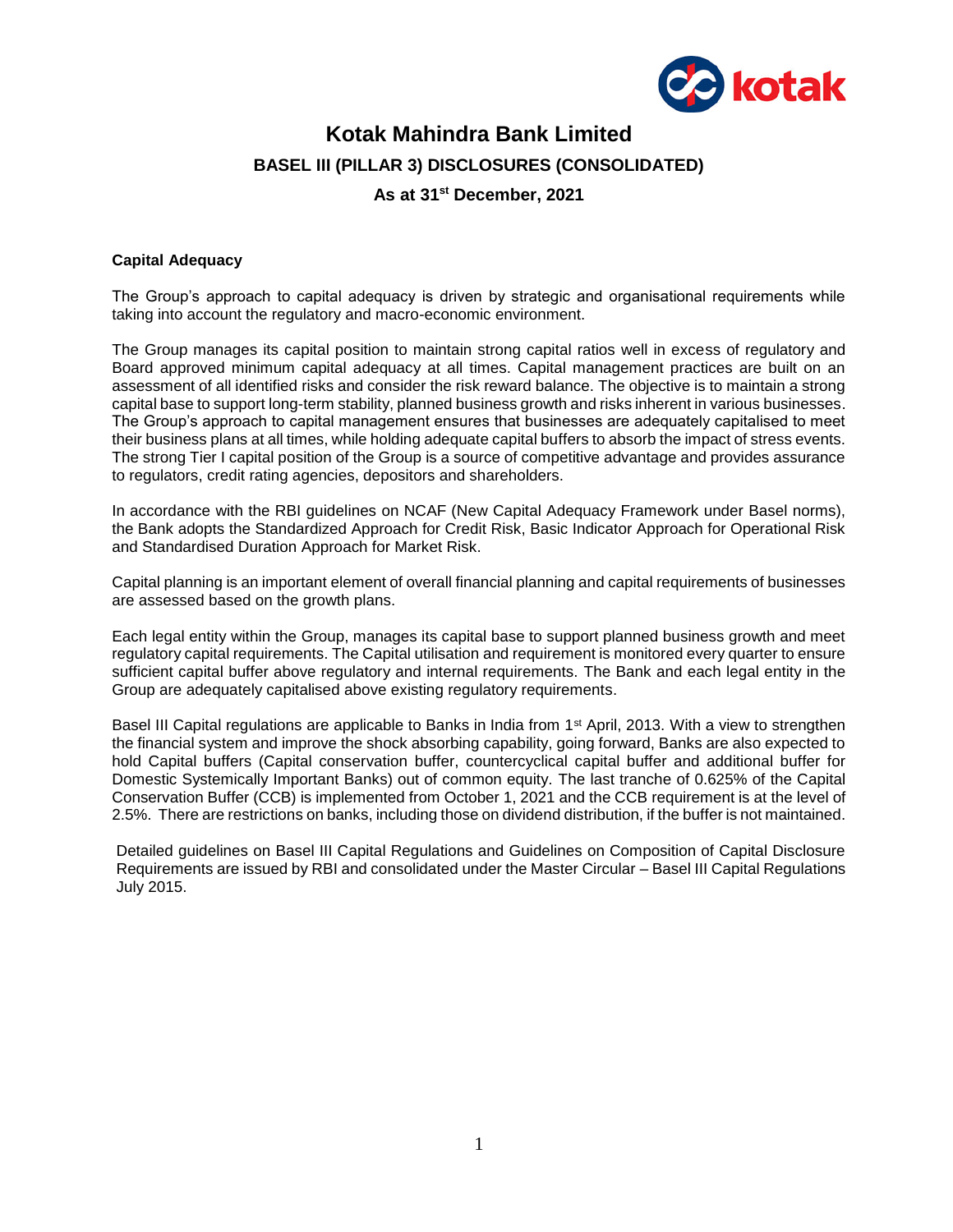

The transitional arrangements for minimum Basel III capital ratios are given below.

| <b>Minimum</b><br>capital ratios                  | March 31,<br>2014        | March 31,<br>2015 | March 31,<br>2016 | March 31,<br>2017 | March 31,<br>2018 | March 31,<br>2019 | <b>October</b><br>01, 2021 |
|---------------------------------------------------|--------------------------|-------------------|-------------------|-------------------|-------------------|-------------------|----------------------------|
| Minimum Common<br><b>Equity Tier 1</b><br>(CET1)  | 5.0                      | 5.5               | 5.5               | 5.5               | 5.5               | 5.5               | 5.5                        |
| Maximum<br><b>Additional Tier 1</b><br>capital    | 1.5                      | 1.5               | 1.5               | 1.5               | 1.5               | 1.5               | 1.5                        |
| Minimum Tier 1<br>capital                         | 6.5                      | 7.0               | 7.0               | 7.0               | 7.0               | 7.0               | 7.0                        |
| Maximum Tier 2<br>Capital                         | 2.5                      | 2.0               | 2.0               | 2.0               | 2.0               | 2.0               | 2.0                        |
| Minimum Total Capital                             | 9.0                      | 9.0               | 9.0               | 9.0               | 9.0               | 9.0               | 9.0                        |
| Capital<br>conservation<br>buffer (CCB)           | $\overline{\phantom{a}}$ | ٠                 | 0.625             | 1.25              | 1.875             | 1.875             | 2.5                        |
| Minimum Total Capital<br>$+CCB$                   | 9.0                      | 9.0               | 9.625             | 10.25             | 10.875            | 10.875            | 11.5                       |
| Phase-in of all<br>deductions from<br>CET1 (in %) | 40                       | 60                | 80                | 100               | 100               | 100               | 100                        |

# **Approach to Capital Adequacy Assessment to support business activities**

The Group views risk management as a core competency and tries to ensure that risks are identified, assessed and managed well in time. The success of the Group is built on sound management of a broad range of inter-related risks. The diversified business activities require the Group to identify, measure, aggregate and manage risks effectively and to allocate capital among its businesses appropriately. The risk management framework lays emphasis on the Group's risk philosophy, proper organizational structure, risk and reward balance and is supported by dedicated monitoring and risk measuring mechanism.

The Group manages Risk under an Enterprise wide Risk Management (ERM) framework that aligns risk and capital management to business strategy, protects its financial strength, reputation and ensures support to business activities for adding value to customers while creating sustainable shareholder value.

The ERM framework sets the direction by defining clear standards, objectives and responsibilities for all areas. It supports the MD & CEO and CRO in embedding strong risk management and risk culture. The ERM framework lays down the following components for effective Risk Management across the Group

- An Independent Risk organization and governance structure with a clear common framework of risk ownership and accountability
- Governance standards and controls to identify, measure, monitor and manage risks
- Policies to support and guide risk taking activities across the Group
- Risk Appetite Statements
- Policies to support and guide risk taking activities across the Group
- Standardised risk metrics and risk reports to identify and communicate and risks
- Periodic stress testing to assess the impact of adverse business conditions on earnings, Capital and liquidity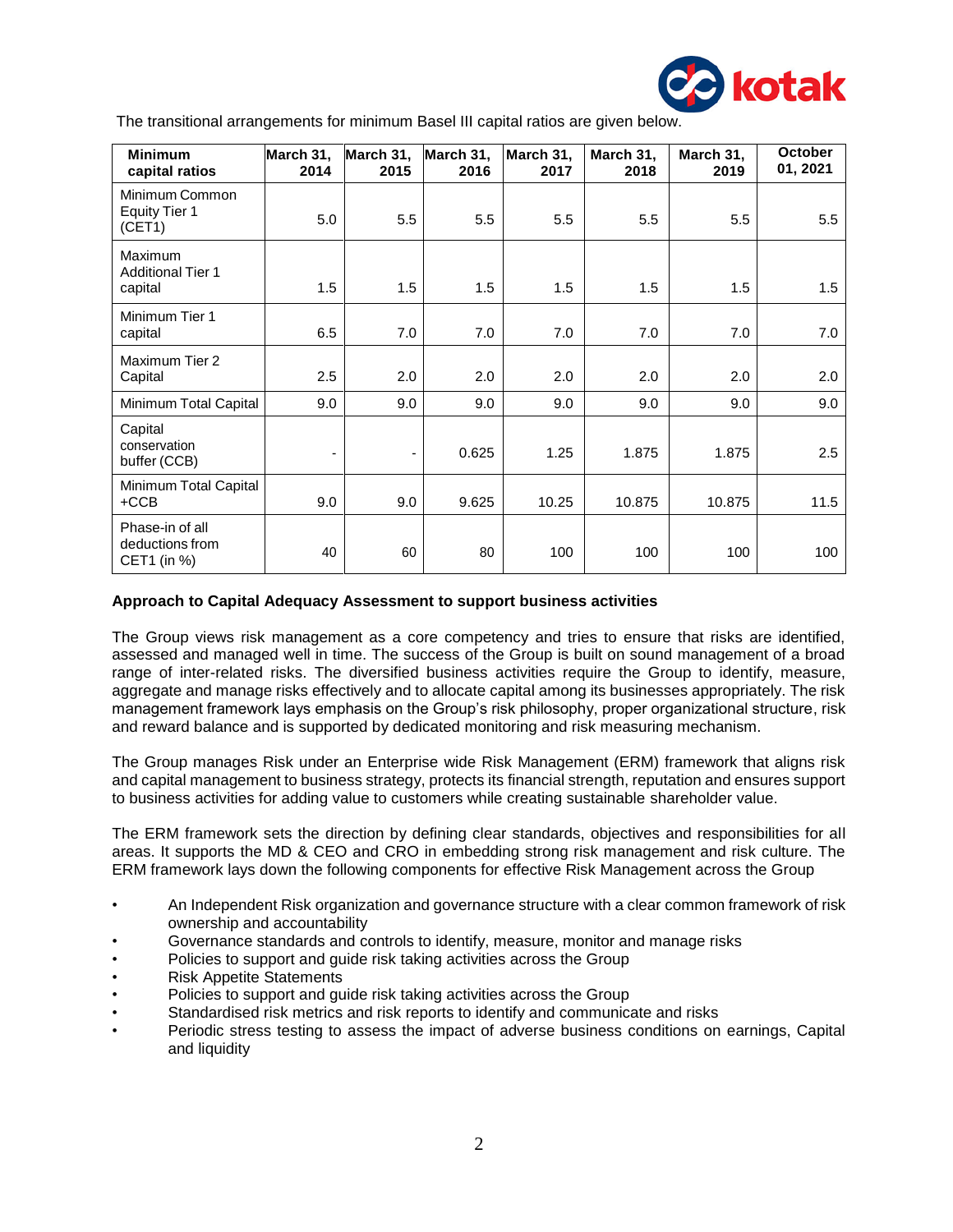

Managing risk is a collective responsibility and Business and risk management work together to ensure that business strategies and activities are consistent with approved policies and defined risk appetite. The enterprise-wide risk management aligns with the three lines of defence model towards risk management. Responsibilities for risk management at each line of defence are defined, thereby providing clarity in the roles and responsibilities towards risk management function. The Group believes that all employees must play their part in risk management, regardless of position, function or location.

The risk management process is the responsibility of the Board of Directors which approves risk policies and the delegation matrix. The Board is supported by various management committees as part of the Risk Governance framework. The Bank and every legal entity in the Group, operates within overall limits set by the Board and Committees to whom powers are delegated by the Board. A Group Risk Management committee (GRMC) is constituted to ensure that there is a holistic view of risks at overall group level. Every quarter, the CRO reports to the Board, on the risk appetite levels and the risk profile. Besides this, formal updates on various portfolios are provided to the Board periodically.

# **Risk Appetite**

The Group faces a variety of risks across businesses. Defining acceptable levels of risk is fundamental to delivering consistent and sustainable performance over the long term. The success of the Group is dependent on its ability to manage the broad range of interrelated risks.

The Risk Appetite is an expression of the risks, the organisation is willing to take in pursuit of its financial and strategic objectives. The Risk Appetite thus sets the outer boundaries for risk taking. The risk appetite is set by the Board and is a top-down process consisting of specific quantitative and qualitative factors and provides an enforceable risk statement on the amount of risk the Group is willing to accept in support of its financial and strategic objectives. The Bank assumes risks that are mainly associated with executing its objectives. In its risk-taking, the Bank emphasizes moderation, responsibility and careful action so that it could reasonably foresee the financial result and serve its customers in even exceptionally difficult circumstances. To ensure the organization stays within its risk appetite, performance against approved risk appetite is measured every quarter and reviewed by the Senior Management, Risk Management Committee (RMC) & Board. Action is taken as needed, to maintain balance of risk and return. Risk Appetite forms a key input to the business and capital planning process by linking risk strategy to the business strategy, through a set of comprehensive indicators.

Risk Appetite is defined both quantitatively and qualitatively and covers key risk parameters.

The financial plans for the forthcoming year are tested against key Risk Appetite measures to ensure business strategy and plans are within approved Risk Appetite.

The framework is operational at the consolidated level as well as for key legal entities thereby ensuring that the Group's aggregate risk exposure is within the Group's desired risk bearing capacity.

# **ICAAP**

The ICAAP encompasses Management's assessment of material risks and their governance, measurement and mitigants. It is linked to overall business planning for maintaining appropriate capital levels during the business horizon. The Group identifies risks to which it is exposed and determines the method and extent of risk mitigation. Risk mitigation takes place through strengthening policies, procedures, improving risk controls and having suitable contingency plans. Finally, the Group determines the risks that will be covered by capital and the level of capital sufficient to cover those risks. There are methodologies implemented that help in capital allocation towards quantifiable Pillar II risks.

Capital planning under ICAAP takes into account the demand for capital from businesses for their growth plans and ensures that the Group on an aggregate basis as well as the major legal entities on a standalone basis are sufficiently capitalized for the specified time horizon and hold sufficient capital buffers to withstand stress conditions.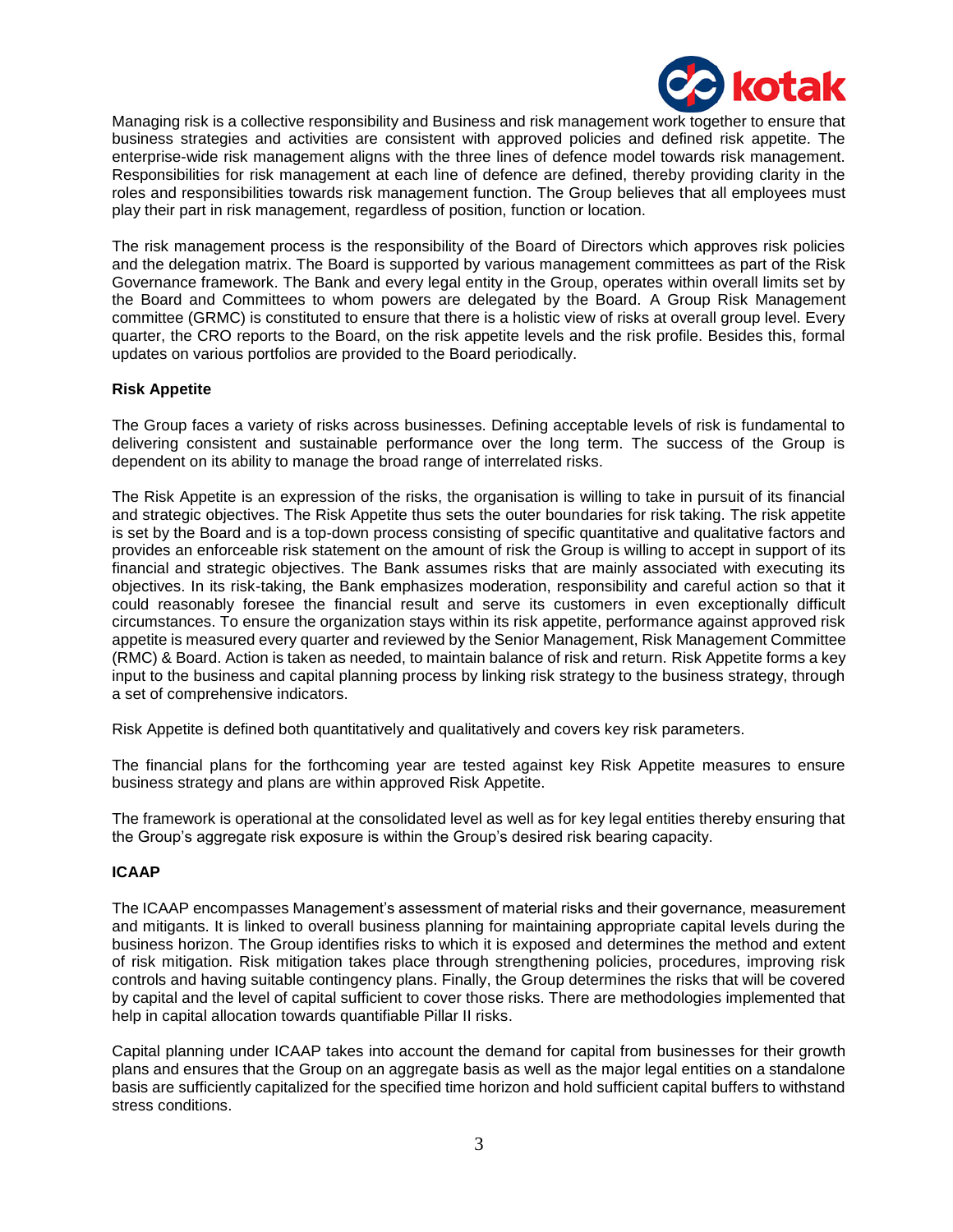

The key risks assessed as part of the ICAAP are:

- **•** Credit Risk
- Market Risk
- Operational Risk
- Credit Concentration risk
- Underestimation of Credit Risk under Standardised Approach
- Currency induced credit risk
- Interest Rate Risk in the Banking Book (IRRBB)
- Liquidity Risk
- Settlement Risk
- Reputation risk
- Strategic & Business Risk
- Model Risk
- Compliance Risk
- **•** Country Risk
- Pension Obligation Risk
- Conduct Risk
- IT / Cyber Risks
- **•** Group Risk

Based on the Group ICAAP outcome; the Group was well capitalized to cover Pillar I & Pillar II risks.

# **Stress Testing**

Stress testing is a key element of the ICAAP and an integral tool in the Risk Management framework as it provides management a better understanding of how portfolios perform under adverse economic conditions. Stress testing is integral to strengthening the predictive approach to risk management and supplements other risk management tools by providing an estimate of tail risks. The Bank is guided by a comprehensive Board approved stress testing policy, which is aligned to regulatory guidelines. The Bank tests its portfolio across a range of historical and hypothetical stress scenarios that provide for severe shocks to various risk parameters.

Impact of the stress scenarios is then assessed on profit and loss and capital levels to determine the level of additional capital if any, that will be needed to absorb losses experienced during a stress condition. Key companies within the Group also perform stress tests relevant to their portfolios. Stress-testing provides senior management with an assessment of the financial impact of identified extreme events. Stress testing is integral to strengthening the predictive approach to risk management and is a key component in managing risks. The stress tests determine the level of capital needed to absorb losses that may be experienced during stress conditions.

The Bank performs Reverse Stress testing across key risk areas to test the stress levels at which capital falls below the internal capital threshold. Results of stress tests are reported to management and the Board.

The stress testing exercise provides an opportunity to the Bank to develop suitable mitigating response prior to onset of actual conditions exhibiting the stress scenarios. During the year, the Bank was above regulatory and internal target capital ratios under all approved stress scenarios.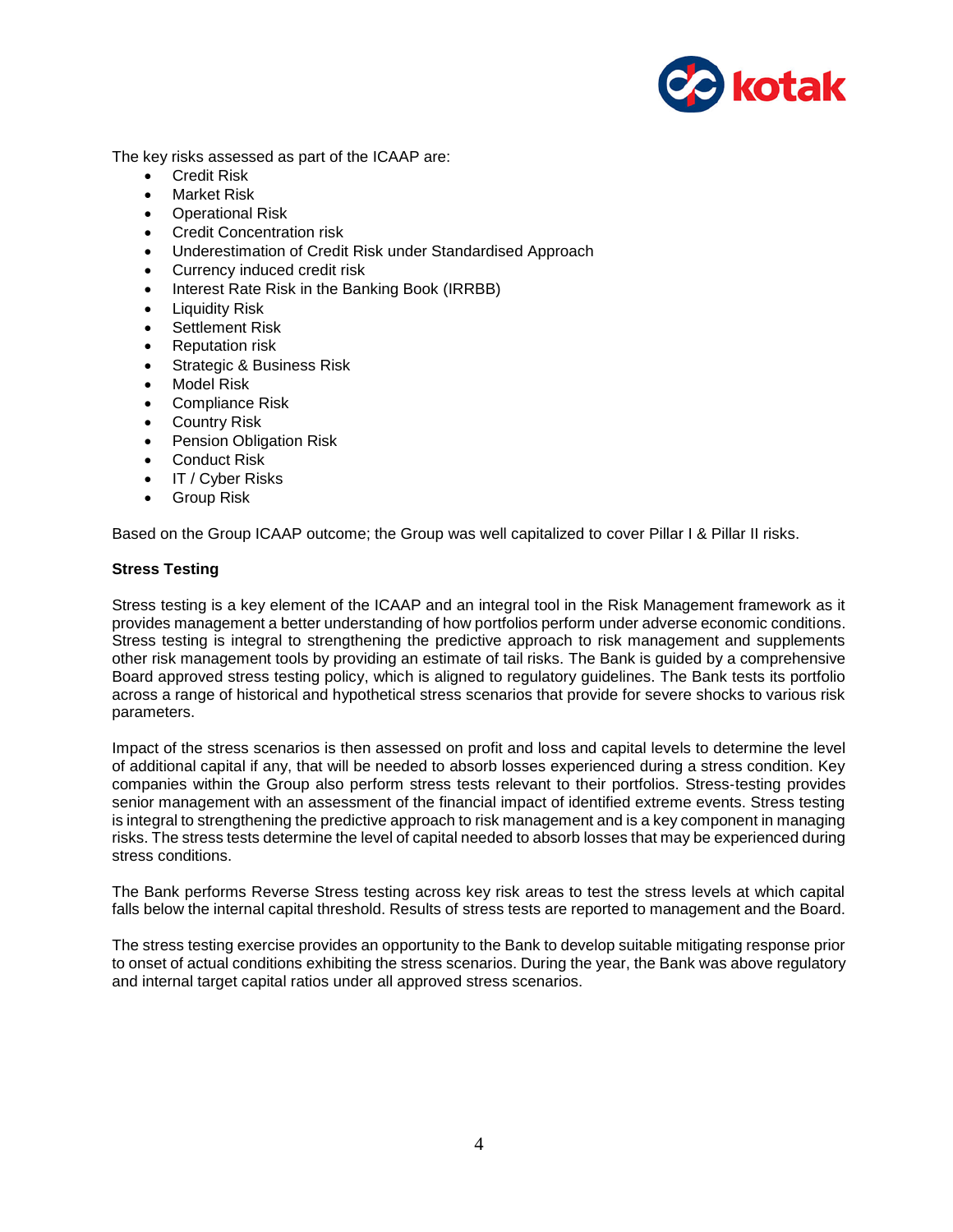

|                                               | ₹ in million |
|-----------------------------------------------|--------------|
| <b>Items</b>                                  | Amount       |
| (a) Capital requirements for credit risk      |              |
| Portfolios subject to standardised approach   | 256,837.0    |
| Securitisation exposures                      | 160.7        |
|                                               |              |
| (b) Capital requirements for market risk      |              |
| Using standardised duration approach          |              |
| Interest rate risk                            | 16,147.1     |
| Equity position risk                          | 12,599.3     |
| Foreign exchange risk (including gold)        | 1,013.4      |
|                                               |              |
| (c) Capital requirements for operational risk |              |
| Measured using basic indicator approach       | 39,256.1     |
| _________                                     |              |

#### **Capital requirements for various risk categories as at 31 st December, 2021**

*Computed as per Basel III guidelines*

| <b>Capital Adequacy Ratios</b> | <b>Consolidated</b> | <b>Standalone</b> |
|--------------------------------|---------------------|-------------------|
| Common Equity Tier I           | 21.3%               | 20.2%             |
| Tier i                         | 21.5%               | 20.4%             |
| <b>Total CRAR</b>              | 22.2%               | 21.3%             |

# **Credit Risk**

Credit risk arises as a result of failure or unwillingness on part of customer or counterparties' to fulfill their contractual obligations. These obligations arise from wholesale, retail advances and off balance sheet items. Credit risks also emanate from investment and trading portfolio by way of issuer risk in debt paper, settlement risk on OTC trades and downgrade risk on non SLR investments and OTC contracts. The Group assumes credit risk in a wide range of lending and other activities in diverse markets.

Credit risk is managed through committees that approve credit and an enterprise wide risk management framework which sets out policies and procedures covering the measurement and management of credit risk. The Group has a comprehensive top down credit risk framework defined by Credit policies & Standards that sets out the principles and control requirements under which credit is extended to customers in various business divisions. The policies and standards cover all stages of the credit cycle including Origination; client ratings, risk assessment; credit approval; risk mitigation; documentation, administration, monitoring and recovery. The Group aims to have a consistent approach across legal entities when measuring, monitoring and managing credit risk. Formal credit standards apply to all credit risks, with specific standards in major lending areas.

Credit and investment decisions must comply with established policies, guidelines, business rules and risk assessment tools used to help make these decisions. Managing credit risk is the responsibility of several levels of employees - from those who deal directly with clients to authorizing officers. Authorities are delegated to positions commensurate with their function and the level of credit knowledge and judgement that employees holding that position are required to possess. The delegation of authority is reviewed at least annually.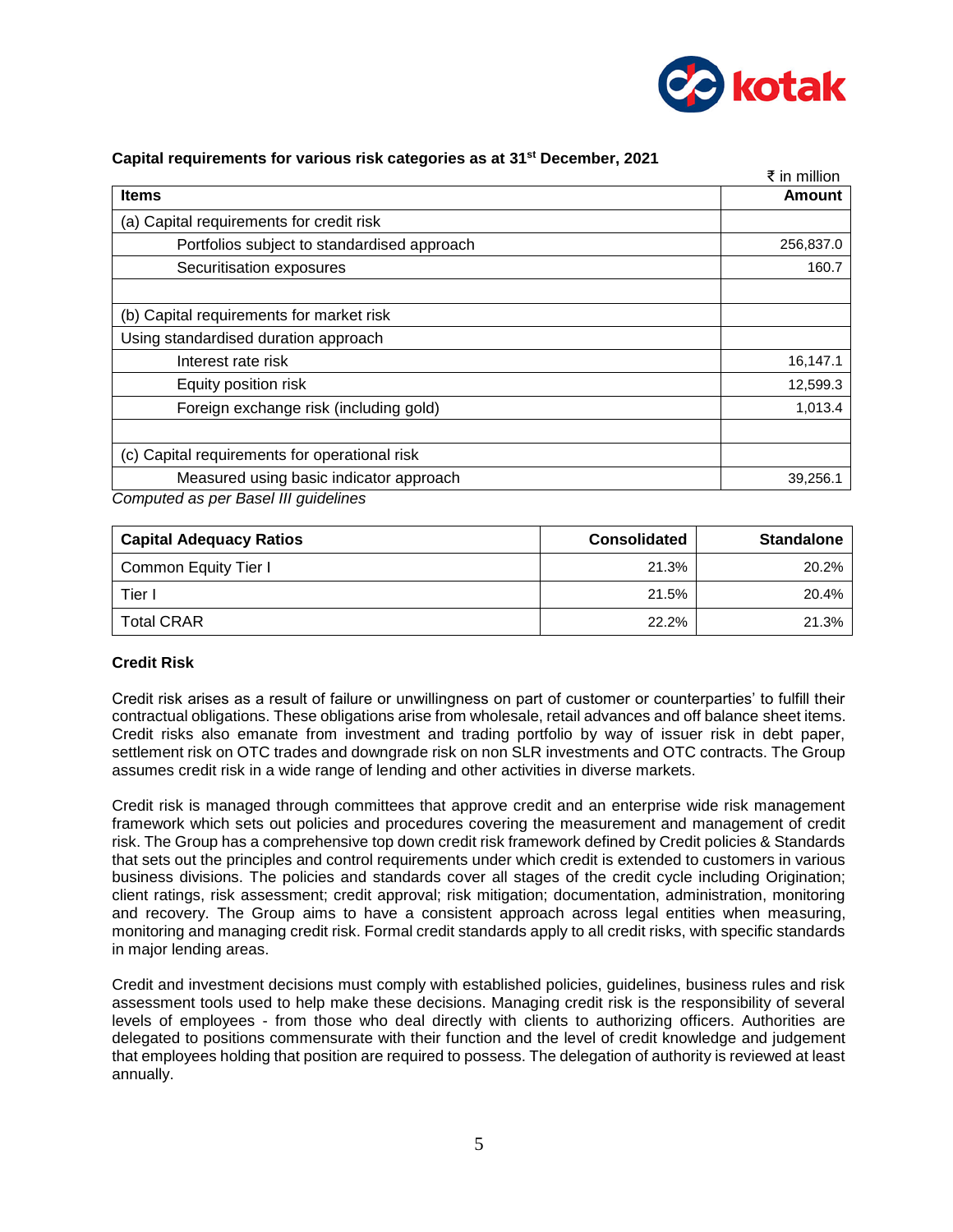

The credit policies and process notes articulate the credit risk strategy and thereby the approach for credit origination, approval and maintenance. These policies define the overall credit sanction criteria, including the general terms and conditions. The policies / processes generally address such areas as target markets / customer segmentation, qualitative-quantitative assessment parameters, portfolio mix, prudential exposure ceilings, concentration limits, structure of limits, approval authorities, exception reporting system, prudential accounting and provisioning norms, etc. They take cognisance of prudent and prevalent banking practices, relevant regulatory requirements, nature and complexity of the activities, market dynamics, etc.

The Credit philosophy in the Group mandates that lending is based on credit analysis, with full understanding of the purpose of the loan and is commensurate to customer financials and ability to repay. The Bank's credit exposure is primarily categorised into wholesale and retail borrowers.

Wholesale and retail portfolios are managed separately owing to difference in the risk profile of the assets. Wholesale lending is managed on a name-by-name basis for each type of counterparty and borrower Group. Credit rating models provide a consistent and structured assessment, which, supplemented with expert judgment determines Credit Approval. Wholesale credit is monitored at an aggregate portfolio, industry, and individual client, borrower Group level. Annual credit reviews of borrowers are a key credit control measure. Parameters for new underwritings are clearly specified and internal ratings are assigned when a credit is initially approved. The ratings are reviewed at least once annually, with updated information on financial position, market position, industry economic condition and account conduct. Besides client account reviews, sector outlook and performance of borrowers within sectors are monitored and reported to senior management.

Retail portfolios typically consist of a large number accounts of relatively small value loans. They comprise of mortgage loans, vehicle loans, personal loans, credit cards, small business loans etc. These are mainly schematic lending within pre-approved parameters. The credit assessment in such portfolios is typically done using a combination client scoring, product characteristics, collateral, borrowers track record with the bank, loan status, product policy, external credit reporting information such as credit bureaus where available and is also supplemented by Credit officer's judgment. Internal historical information from previous borrowers also forms an input into credit decisions. There are specific guidelines in place for each product, the credit decision will take into account the parameters like loan to value, borrower demographics, income, loan tenor, availability of guarantors etc. There is a loan origination system (LOS) on which cases are tracked for completion and policy deviations if any.

Retail clients are monitored on a portfolio basis. Business-specific credit risk policies and procedures including client acceptance criteria, approving authorities, frequency of reviews, as well as portfolio monitoring frameworks and robust collections and recovery processes are in place.

# **Credit Risk Management Process**

The Group focuses on ensuring that credit risk taking is in line with approved policies, while meeting riskreward objectives. The Group expects to achieve its earnings objectives and to satisfy its customers' needs while maintaining a sound portfolio.

The Board has delegated credit approval authority to the Senior Management, Credit Committee and other approval authorities. Credit Committee may further delegate the responsibility as required from time to time.

The Bank's credit process is divided into three stages - pre-sanction, sanction and post -sanction.

At the pre-sanction stage, the independent credit function within respective businesses conduct credit appraisal and assign a credit rating based on internal rating model. The appraisal note prepared by Credit, analyses the credit risk, financial status of borrower, industry risk, the quantum of financing needed etc. Reference checks, bureau data and NCIF checks are completed as part of the credit appraisal process.

Based on the independent credit risk assessment, appropriate credit decisions are taken by the sanctioning authorities. The Bank has a tiered credit sanction process where credit approvals are reported to the next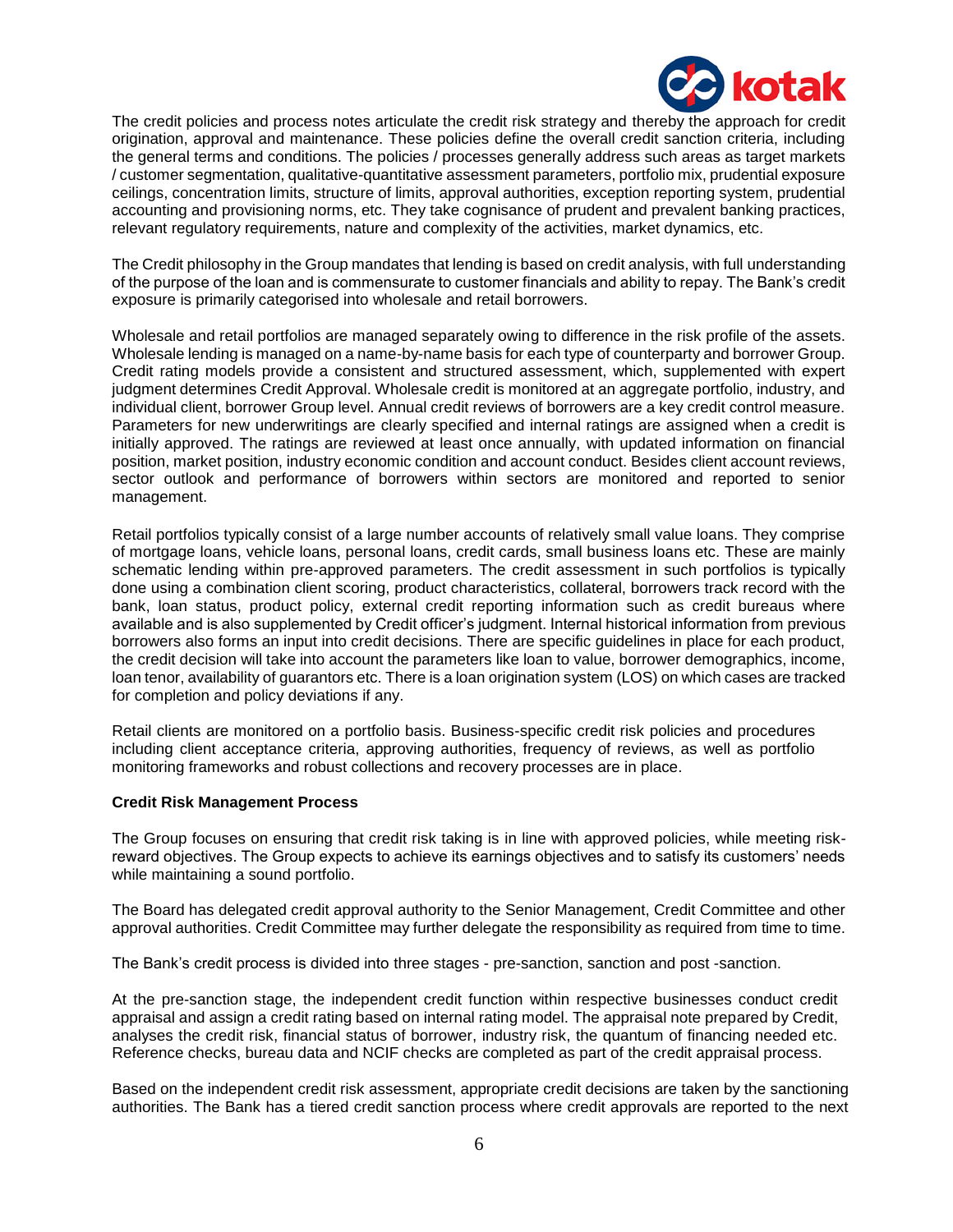higher level.



As part of the post sanction process, the credit administration team processes documentation, on the completion of which, credit is disbursed.

In accordance with credit policies, the borrowers are subject to periodic review with updated information on financial position, market position, industry and economic condition, delinquency trends and account conduct.

Retail monitoring teams monitor the retail portfolio through delinquency monitoring, early warning indicators identification, collection efficiency analysis, churning and utilization.

Borrowers are monitored regularly, commensurate with their level of risk. Credit managers use a variety of measures to conduct follow-up on accounts. The Bank has an enterprise wide Early Warning Signal (EWS) framework that helps identify signs of credit weakness at an early stage for the Bank to take suitable remedial actions. In case of loans where there is significant deterioration, the Bank employs various recovery mechanisms, including transferring the account to an internal unit specialized in managing problem accounts, to maximize collection from these accounts. Accounts categorized under EWS are discussed at the EWS committee meetings and have enhanced monitoring. Compliance and progress against the committee decisions is reported regularly to management.

Besides the EWS framework, the Bank has also implemented a Loan Review Mechanism (LRM) that does a comprehensive assessment of the overall credit across credit appraisal, assessment, sanction, post sanction activities and also checks compliance with internal policies and regulatory framework. The LRM framework helps to identify weaknesses if any in the credit value chain and suitable controls are implemented to strengthen the credit process. To maintain a diversified portfolio, the Bank operates within Board approved limits in its credit portfolio. The Bank also constantly reviews its concentration across borrowers, groups, portfolio segments, geography, sectors and ratings. This helps the Bank maintain a diversified portfolio.

# **Credit Risk Management Principles**

The Bank measures and manages its credit risk based on the following principles:

- The Bank has a Basic Customer Acceptance Criteria for appraisal of corporate and mid-market customers. The Retail business is governed by approved product papers in selection of customers.
- The approval of all limits to counterparties should be in line with the credit policy of the Bank. Such approval should generally be within the Bank's portfolio guidelines and credit strategies.
- The credit worthiness of borrowers is regularly reviewed and monitored at least once a year. Customers with emerging credit problems are identified early and classified accordingly. For retail loans, delinquency trends are monitored on an ongoing basis to identity any deterioration of portfolio quality. Remedial action is initiated promptly to minimize the potential loss to the Bank.
- All business units have a credit monitoring function which monitors conduct of the account post disbursement.

# **Credit Risk measurement systems**

Credit Rating is an integral part of the lending decision. The Bank has a two scale internal rating model for wholesale exposures that assigns obligor ratings & facility ratings. The rating model is capable of rating large and emerging corporates, traders, brokers, Non-Banking Finance Companies (NBFCs), real estate clients and service sector clients. Ratings are supported by financial analysis and combined with senior credit officer's judgment to arrive at the final rating for a borrower / counterparty. The Bank uses an 18 point scale to grade borrowers.

The obligor rating provides an estimate of the probability of default of the borrower in the next year. The obligor rating is independent of the type/nature of facilities and collaterals offered. The obligor rating consists of quantitative and qualitative factors and includes assessment of customer's financial position including Net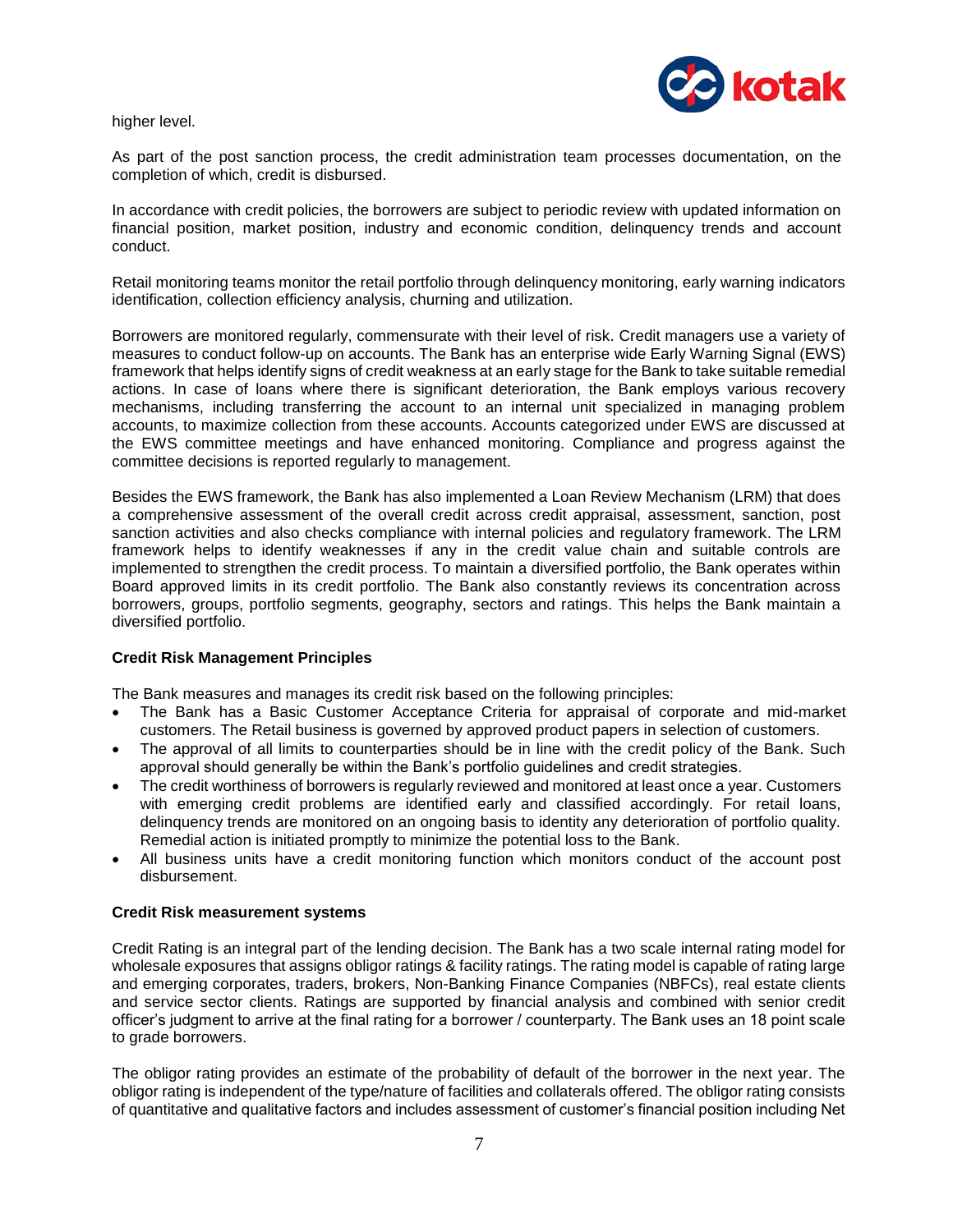

Worth, Profitability, Cash Flows, Repayment Capacity, Debt protection metrics and credit standing. Besides financial parameters, industry in which the customer operates business & management risks are also considered while arriving at the obligor rating. The underwriting process is based on obligor rating.

The facility ratings take into account structuring features of specific facilities and the collaterals offered. The facility rating provides an estimate of the loss given default (LGD) for the facility.

The product of the obligor rating (Probability of Default) and Facility rating (LGD) provides an estimate of the expected loss against each facility.

The Bank has governance structure covering the rating models and framework for changes to the model or enhancements and operates under the Board approved Model Risk Policy. The rating model is drawn up in accordance with the Basel framework.

For the retail portfolio, the Bank has processes for risk assessment of retail loan exposures. These are through product notes, processes or policies, that specify entry criteria for loan origination, bureau data, minimum margins on collaterals, maximum Loan to Value Ratios (LTV) for products, product tenor etc. The Bank aims to constantly improve the quality of origination through better understanding of its portfolio and improved underwriting standards. Portfolio delinquency trends are monitored periodically.

All credit proposals are put up under the approved framework of policies. Discussions are also done on whether the credit portfolio is within the overall Board approved risk appetite. Performance against key Board approved limits are periodically reported and discussed at the Board. This enables the Board to analyse exceptions level and also assess compliance with its policies.

The Bank has a defined stress testing policy that lays down the framework for stress testing. Credit risk framework covers corporate as well as retail portfolio and the portfolios are stressed on approved scenarios to assess the impact of stress conditions on profitability and capital adequacy. The stress tests are performed periodically and results of these stress tests are placed before the RMC & the Board.

# **Credit Risk Concentration**

Concentration of credit risk arises when a number of obligors are engaged in similar activities, or operate in the same geographical areas or belong to the same industry. The Bank has defined internal limits for managing borrower concentrations, which are tighter than regulatory norms. Risk appetite of the Bank mandates a well-diversified portfolio and has quantitative metrics for credit concentration. The Bank operates within Board approved limits in its loan portfolio that cover obligor concentration, group concentration, substantial exposures, sector & industry concentration & unsecured lending. These limits are monitored periodically and reported to senior management. Assessment of credit concentration risk is part of the ICAAP.

# **Risk Profile**

The Bank prepares its risk profile on a periodic basis and monitors the level of credit risk (low / moderate / high) and direction of change in credit risk (increasing / decreasing / stable) at the portfolio level on a regular basis. The risk profile is reported to the senior management and the Board.

#### **Definition and Classification of Non-Performing Assets (NPA)**

The Bank classifies its advances into performing and non-performing advances in accordance with extant RBI guidelines**.**

An NPA is defined as a loan or an advance where;

- interest and/ or installment of principal remain overdue for a period of more than 90 days in respect of a term loan;
- the account remains 'out of order' in respect of an overdraft/cash credit (OD/CC); and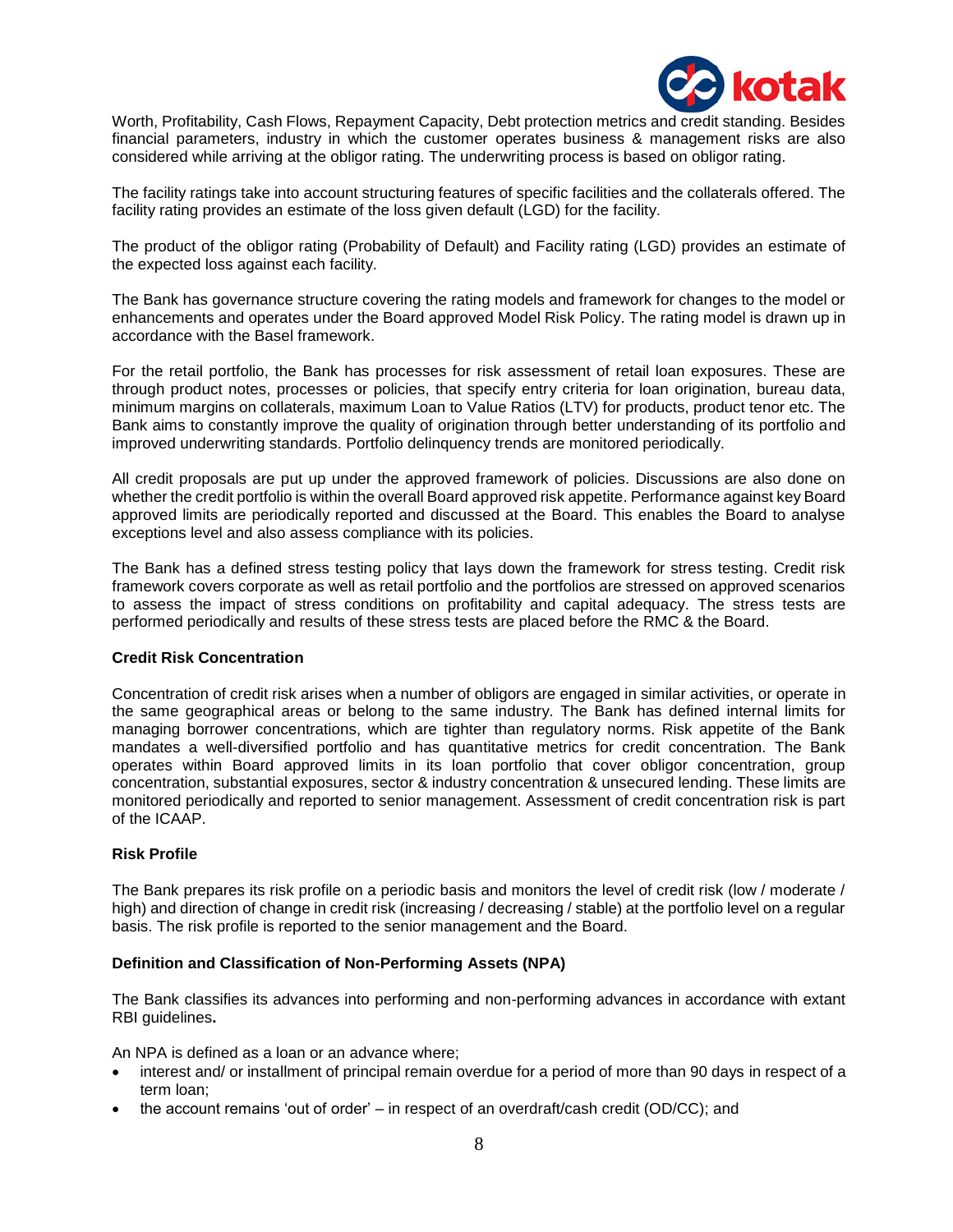

₹ in million

- the bill remains overdue for more than 90 days in case of bills purchased and discounted.
- in respect of derivative transactions, the overdue receivables representing positive mark-to-market value of a derivative contract, if these remain unpaid for a period of 90 days from the specified due date for payment
- An existing NPA account is upgraded to standard category only on collection of all overdues.

In respect of NBFCs, if the overdue is in excess of 90 days, the loan is classified into sub-standard, doubtful, and loss as required by RBI guidelines. Cheques deposited at quarter end but returned in subsequent month are considered for NPA and provisioning.

# **Out of Order**

An account should be treated as 'out of order' if the outstanding balance remains continuously in excess of the sanctioned limit / drawing power for a continuous period of 90 days. In cases where the outstanding balance in the principal operating account is less than the sanctioned limit / drawing power, but there are no credits continuously for 90 days as on the date of balance sheet or credits are not enough to cover the interest debited during the same period, these accounts should be treated as 'out of order'.

# **Overdue**

Any amount due to the bank under any credit facility is 'overdue' if it is not paid on the due date fixed by the Bank.

Further, NPAs are classified into sub-standard, doubtful and loss assets based on the criteria stipulated by RBI. A sub-standard asset is one, which has remained NPA for a period less than or equal to 12 months. An asset is classified as doubtful if it has remained in the sub-standard category for a period exceeding 12 months. A loss asset is one where loss has been identified by the Bank or internal or external auditors or during RBI inspection but the amount has not been written off fully. The advances of subsidiaries are classified as non-performing in accordance with the guidelines prescribed by their respective regulators.

# **Total credit risk exposures as at 31 st December, 2021**

|                                |                   |                | र in million |
|--------------------------------|-------------------|----------------|--------------|
| <b>Overall credit exposure</b> | <b>Fund based</b> | Non-fund based | Total        |
| Total gross credit             | 3,367,261.1       | 458,793.8      | 3,826,054.9  |
| exposures                      |                   |                |              |

*Includes all entities considered for Basel III capital adequacy computation*

*Exposure is comprised of outstanding loans & advances, NSLR investments, Balances with banks (excluding with RBI), guarantees, acceptances & endorsements, letters of credit and credit equivalent of foreign exchange and derivative exposures.*

Credit exposure include term loans, working capital facilities (i.e. funded facilities like cash credit, demand loans, temporary limits, credit substitutes, non-funded facilities like letter of credits, acceptances and guarantees) and current exposure for derivatives.

# **Exposure management measures**

The Corporate Credit policy of the Bank defines the exposure management measures. Exposure includes credit exposure (funded and non-funded credit limits), investment exposure (including underwriting and similar commitments) and derivatives exposure which includes MTM and Potential Future exposure.

To avoid undue concentration in credit exposures and maintain diversification, the Bank operates within Board approved limits or operational controls in its loan portfolio. Concentration limits represent the maximum exposure levels the Bank will hold on its books. Key portfolio limits include:

- Single borrower limits
- Exposure to borrower groups
- Substantial exposure limits
- Limits on capital market exposure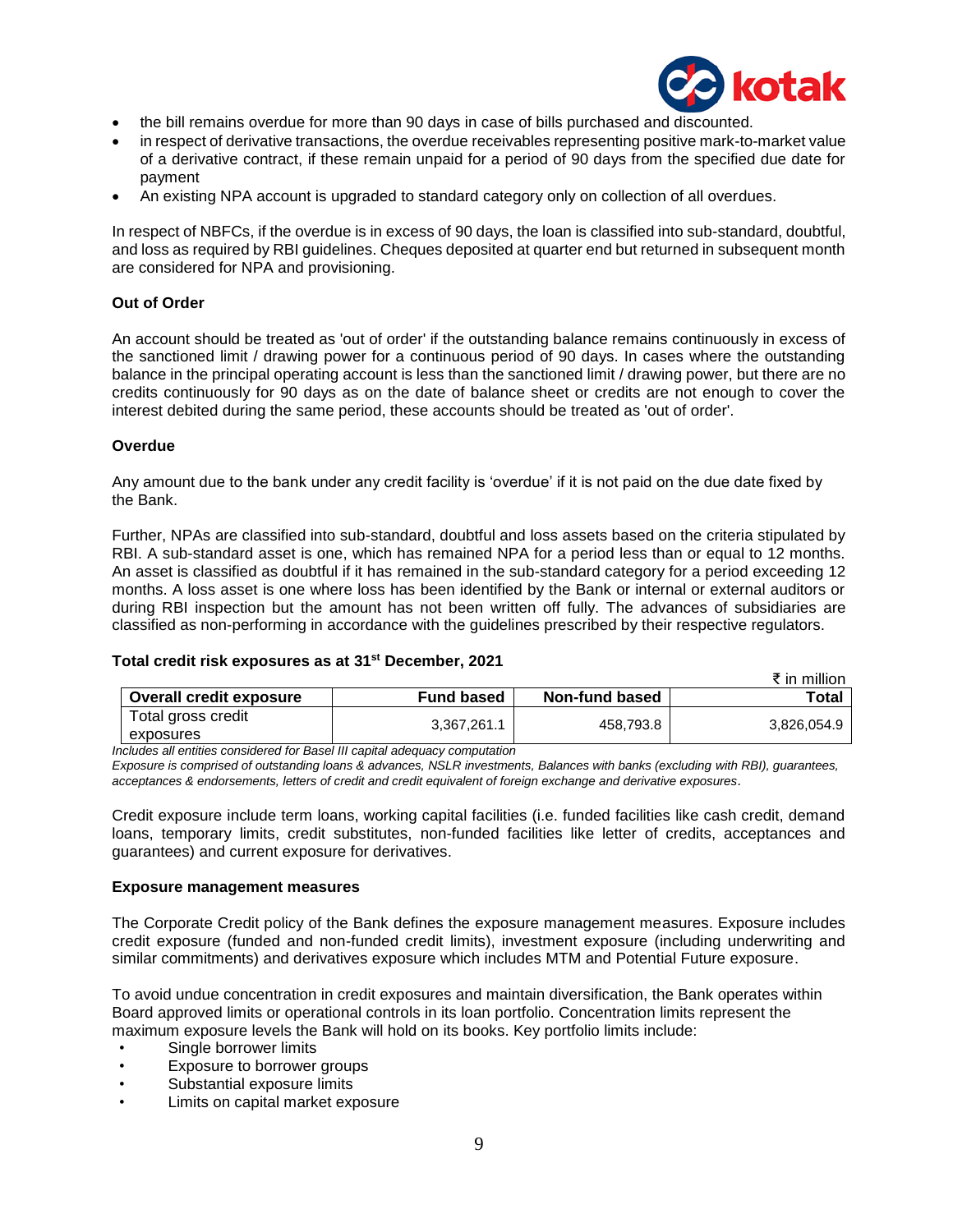

- Limits on real estate exposure
- Limits on exposure to NBFCs
- Industry exposure limits
- Limits on Unsecured lending Country / Bank exposure limits

Performance against these limits are monitored periodically and reported to the appropriate authorities. The risk appetite of the Bank mandates a diversified portfolio and has suitable metrics for avoiding excessive concentration of credit risk.

The Bank has a policy on exposure to Borrowers with Unhedged Foreign Exchange. The Corporate Credit Policy stipulates review of unhedged forex exposure as part of every credit appraisal for sanction of facilities to a borrower. The Bank maintains provisions and capital on its exposure to borrowers with unhedged foreign currency exposure, as per regulatory guidelines. To manage credit risk exposure on treasury contracts, the Bank operates within approved limits on Countries, Inter Bank counterparties and corporates.

#### **Geographic distribution of exposures as at 31 st December, 2021**

|                  |                   |                | ₹ in million |
|------------------|-------------------|----------------|--------------|
| <b>Exposures</b> | <b>Fund based</b> | Non-fund based | Total        |
| Domestic         | 3,305,310.2       | 458,362.7      | 3,763,672.9  |
| Overseas         | 61.950.9          | 431.1          | 62,382.0     |
| Total            | 3,367,261.1       | 458,793.8      | 3,826,054.9  |

*Includes all entities considered for Basel III capital adequacy computation*

#### **Industry-wise distribution of exposures as at 31 st December, 2021**

|                                                      |                             |                                 | ₹ in million |
|------------------------------------------------------|-----------------------------|---------------------------------|--------------|
| <b>Industry</b>                                      | <b>Fund</b><br><b>Based</b> | <b>Non Fund</b><br><b>Based</b> | <b>Total</b> |
| <b>Banks</b>                                         | 227,966.3                   | 38,907.0                        | 266,873.3    |
| Commercial Real Estate, of which                     | 183,204.5                   | 3,789.3                         | 186,993.8    |
| <b>LRD</b>                                           | 40,269.7                    |                                 | 40,269.7     |
| <b>NBFCs</b>                                         | 176,703.4                   | 658.1                           | 177,361.5    |
| Automobiles incl ancilliaries                        | 106,023.2                   | 15,185.7                        | 121,208.9    |
| Engineering                                          | 87,977.7                    | 39,988.3                        | 127,966.0    |
| <b>Wholesale Trade</b>                               | 108,907.8                   | 9,284.9                         | 118,192.7    |
| Iron and steel                                       | 52,826.5                    | 21,418.4                        | 74,244.9     |
| Food Processing                                      | 91,526.4                    | 3,981.0                         | 95,507.4     |
| <b>Drugs and Pharmaceuticals</b>                     | 66,976.1                    | 7,586.6                         | 74,562.7     |
| Logistics and Auxillary transport activities         | 73,723.0                    | 4,036.5                         | 77,759.5     |
| Crude oil Petroleum and Natural Gas                  | 23,591.4                    | 68,097.7                        | 91,689.1     |
| Construction                                         | 42,213.9                    | 35,580.4                        | 77,794.3     |
| Infrastructure ex telecom, power, roads and<br>ports | 12,752.9                    | 36,776.6                        | 49,529.5     |
| <b>Other Industries</b>                              | 915,597.9                   | 173,503.3                       | 1,089,101.2  |
| Auto loans                                           | 349,526.0                   |                                 | 349,526.0    |
| Personal and Other retails loans (including<br>Agri) | 319,668.2                   |                                 | 319,668.2    |
| Home loans/Loan against property                     | 471,351.8                   |                                 | 471,351.8    |
| Credit cards                                         | 56,724.1                    |                                 | 56,724.1     |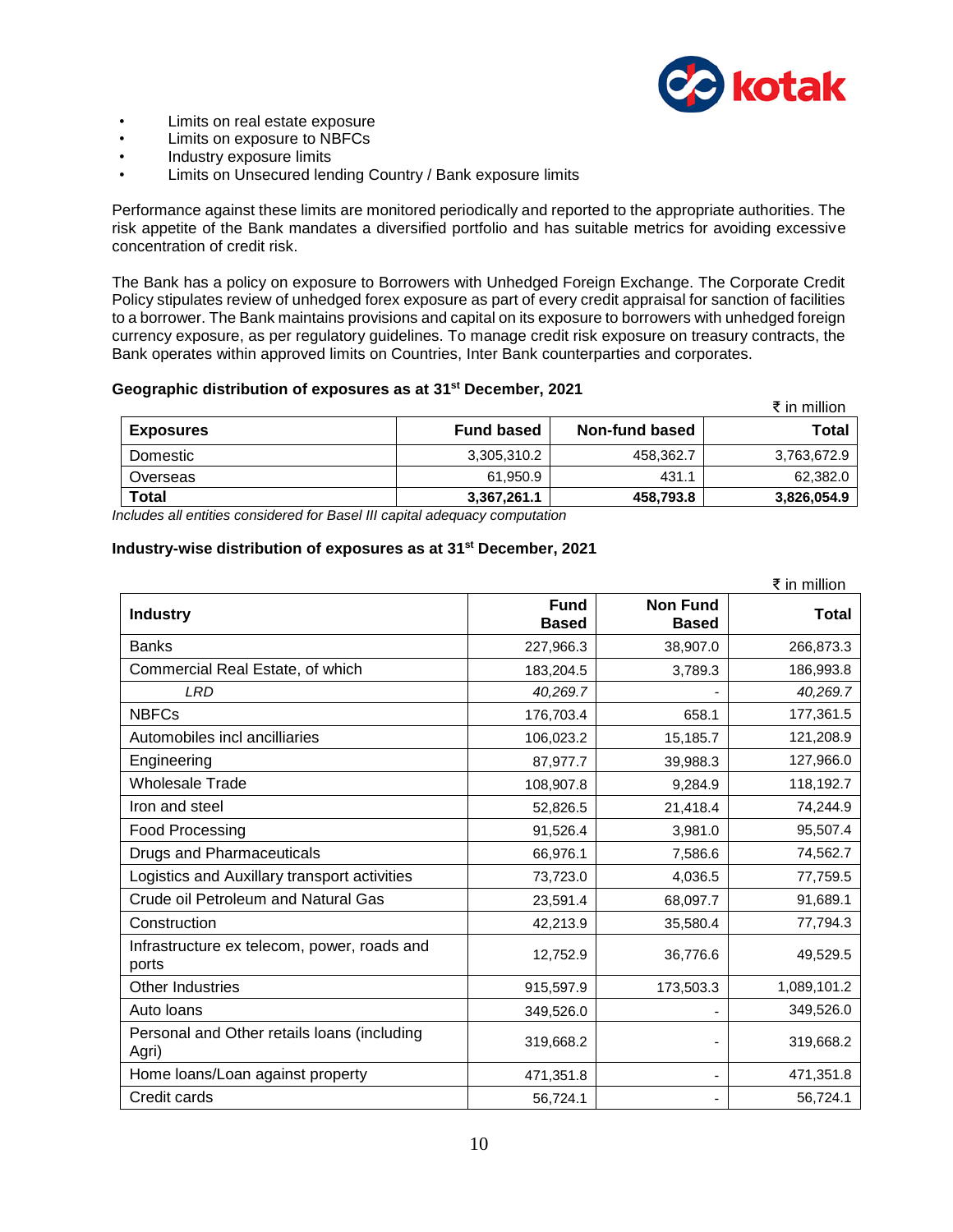

| <b>Industry</b>             | Fund<br><b>Based</b> | Non Fund<br><b>Based</b> | Total       |
|-----------------------------|----------------------|--------------------------|-------------|
| <b>Total Gross Exposure</b> | 3,367,261.1          | 458,793.8                | 3,826,054.9 |

*(i)Includes all entities considered for Basel III capital adequacy computation*

*(ii)Other industries include entities from sectors such as Agriculture Related Service Activity, Retail Trade, Apparels and Accessories, Fertilisers, Chemicals, Cables, Financial Intermediation, etc.*

#### **Exposure to industries (other than retail assets) in excess of 5% of total exposure**

|                 |                   |                | ₹ in million |
|-----------------|-------------------|----------------|--------------|
| <b>Industry</b> | <b>Fund based</b> | Non-fund based | Total        |
| <b>Banks</b>    | 227.966.3         | 38,907.0       | 266,873.3    |

# **Residual contractual maturity break-down of assets as at 31 st December, 2021**

|                                                   |                                                           |                                        |                    |                 |                               | ₹ in million        |
|---------------------------------------------------|-----------------------------------------------------------|----------------------------------------|--------------------|-----------------|-------------------------------|---------------------|
| <b>Maturity</b><br><b>Pattern</b>                 | <b>Cash and</b><br>balances with<br>monetary<br>authority | <b>Balances</b><br>with other<br>banks | <b>Investments</b> | <b>Advances</b> | <b>Fixed</b><br><b>Assets</b> | <b>Other Assets</b> |
| 1 day                                             | 37,282.6                                                  | 18,330.1                               | 369,699.5          | 18,531.8        | $\overline{\phantom{m}}$      | 4,009.1             |
| 2 to 7 days                                       | 12,300.4                                                  | 254,689.1                              | 54,235.4           | 24,970.2        | -                             | 5,808.1             |
| 8 to 14 days                                      | 5,057.4                                                   | 7,359.2                                | 19,636.0           | 22,345.5        | $\overline{\phantom{m}}$      | 7,124.5             |
| 15 to 30 days                                     | 3,816.1                                                   | 14,867.0                               | 20,406.7           | 84,526.1        |                               | 5,285.7             |
| 31 days to 2<br>months                            | 6,335.5                                                   | 14,495.3                               | 28,274.3           | 138,500.4       |                               | 14,202.8            |
| Over 2<br>months &<br>upto 3<br>months            | 4,647.0                                                   |                                        | 36,806.5           | 149,014.0       |                               | 3,224.9             |
| Over <sub>3</sub><br>months &<br>upto 6<br>months | 15,473.6                                                  |                                        | 79,545.7           | 207,203.7       |                               | 12,097.2            |
| Over <sub>6</sub><br>months &<br>upto 1 year      | 12,183.6                                                  |                                        | 66,713.1           | 386,511.1       |                               | 14,759.5            |
| Over 1 year &<br>upto 3 years                     | 57,075.9                                                  | 11.7                                   | 363,961.7          | 1,097,933.1     |                               | 33,234.8            |
| Over -3 year<br>& upto 5<br>years                 | 1,036.9                                                   | 1.2                                    | 31,432.7           | 309,783.4       |                               | 4,740.7             |
| Over 5 years                                      | 1,396.7                                                   | 1.6                                    | 45,350.1           | 369,994.0       | 15,878.0                      | 18,564.5            |
| <b>Total</b>                                      | 156,605.7                                                 | 309,755.2                              | 1,116,061.7        | 2,809,313.3     | 15,878.0                      | 123,051.8           |

*Consolidated figures for lending entities, other entities are primarily engaged in fee based activities only.*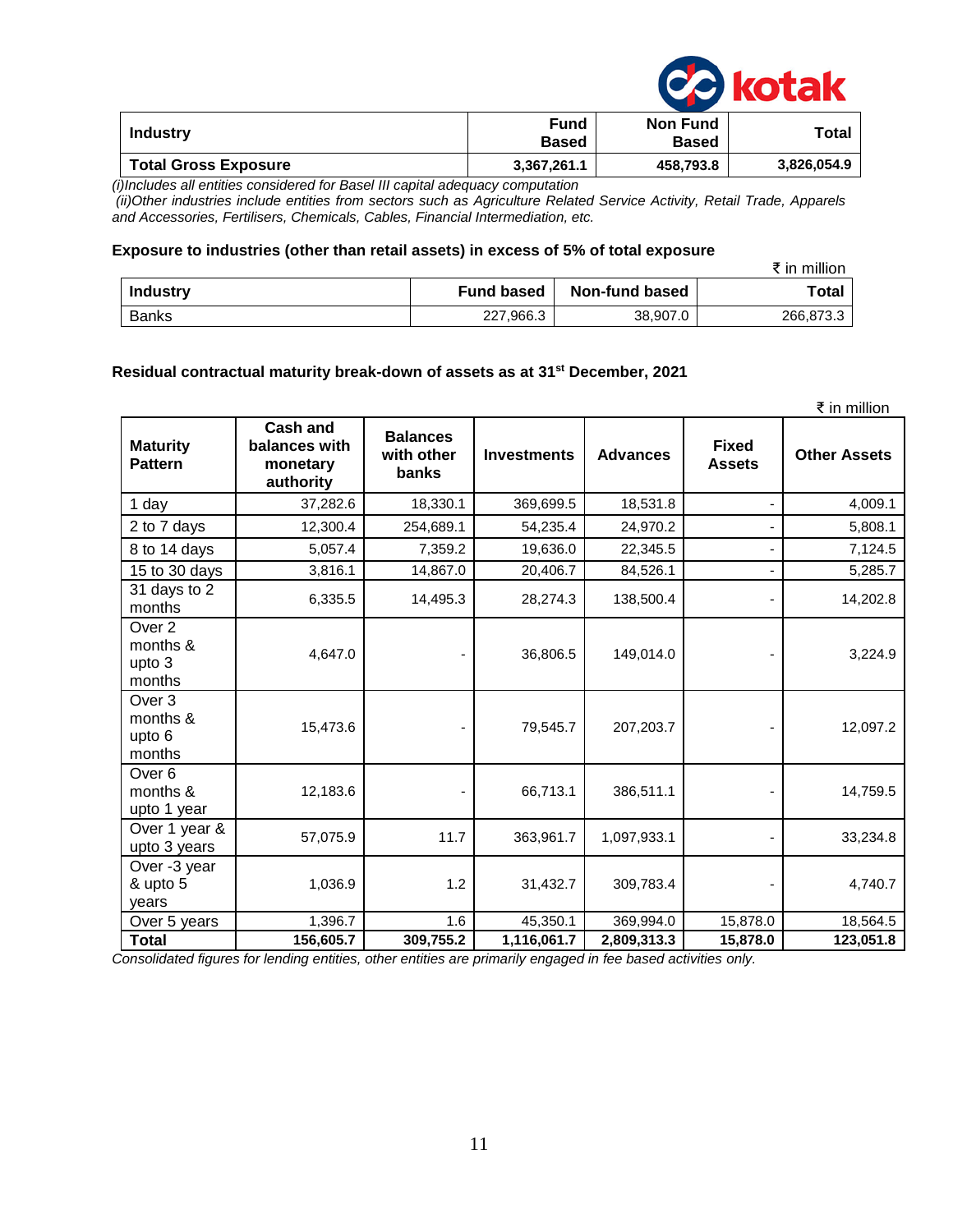

# **Amount of non-performing advances as at 31st December, 2021**

|                                                       |                  | ₹ in million   |  |  |
|-------------------------------------------------------|------------------|----------------|--|--|
|                                                       |                  | <b>Amount</b>  |  |  |
| <b>Items</b>                                          | <b>Gross NPA</b> | <b>Net NPA</b> |  |  |
| Substandard                                           | 29,077.1         | 16,417.0       |  |  |
| Doubtful 1                                            | 19,759.2         | 5,292.8        |  |  |
| Doubtful 2                                            | 14,779.8         | 3,257.7        |  |  |
| Doubtful 3                                            | 9,862.2          |                |  |  |
| Loss                                                  | 6,455.1          |                |  |  |
| <b>Total</b>                                          | 79,933.4         | 24,967.5       |  |  |
| NPA Ratio (%)                                         | 2.75%            | 0.87%          |  |  |
| Movement of NPAs                                      |                  |                |  |  |
| Opening balance as at 1 <sup>st</sup> April, 2021     | 82,762.9         | 31,055.0       |  |  |
| Additions                                             | 41,885.4         | 15,177.6       |  |  |
| Reductions                                            | (44, 714.9)      | (21, 265.1)    |  |  |
| Closing balance as at 31 <sup>st</sup> December, 2021 | 79,933.4         | 24,967.5       |  |  |

*Includes all entities considered for Basel III capital adequacy computation*

*Gross NPA ratio is computed as a ratio of gross non-performing advances to gross advances Net NPA ratio is computed as a ratio of net non-performing advances to net advances*

# **Movement of provisions for NPAs**

|                                                       | ₹ in million  |
|-------------------------------------------------------|---------------|
|                                                       | <b>Amount</b> |
| Opening balance as at 1 <sup>st</sup> April, 2021     | 51,707.9      |
| Provisions made during the year                       | 26,707.8      |
| Write-off/ Write back of excess provisions            | (23, 449.8)   |
| Closing balance as at 31 <sup>st</sup> December, 2021 | 54,965.9      |

|                                                | ₹ in million |
|------------------------------------------------|--------------|
|                                                | Q3FY22       |
| Write offs booked directly to income statement | 3.575.6      |
| Recoveries booked directly to income statement | 294.6        |

# **Amount of Non-performing investments (NPI)**

|                                                 | ₹ in million |
|-------------------------------------------------|--------------|
|                                                 | Amount       |
| Gross NPI as at 31 <sup>st</sup> December, 2021 | 1.546.3      |
| Amount of provisions held for NPI               | 1.527.6      |
| Net NPI as at 31 <sup>st</sup> December, 2021   | 18.7         |

# **Movement of provisions for depreciation on investments**

|                                                       | ₹ in million |
|-------------------------------------------------------|--------------|
|                                                       | Amount       |
| Opening balance as at 1 <sup>st</sup> April, 2021     | 2,385.0      |
| Additional provisions during the year                 | 53.9         |
| Write off /Write back of provisions during the year   | (911.3)      |
| Closing balance as at 31 <sup>st</sup> December, 2021 | 1.527.6      |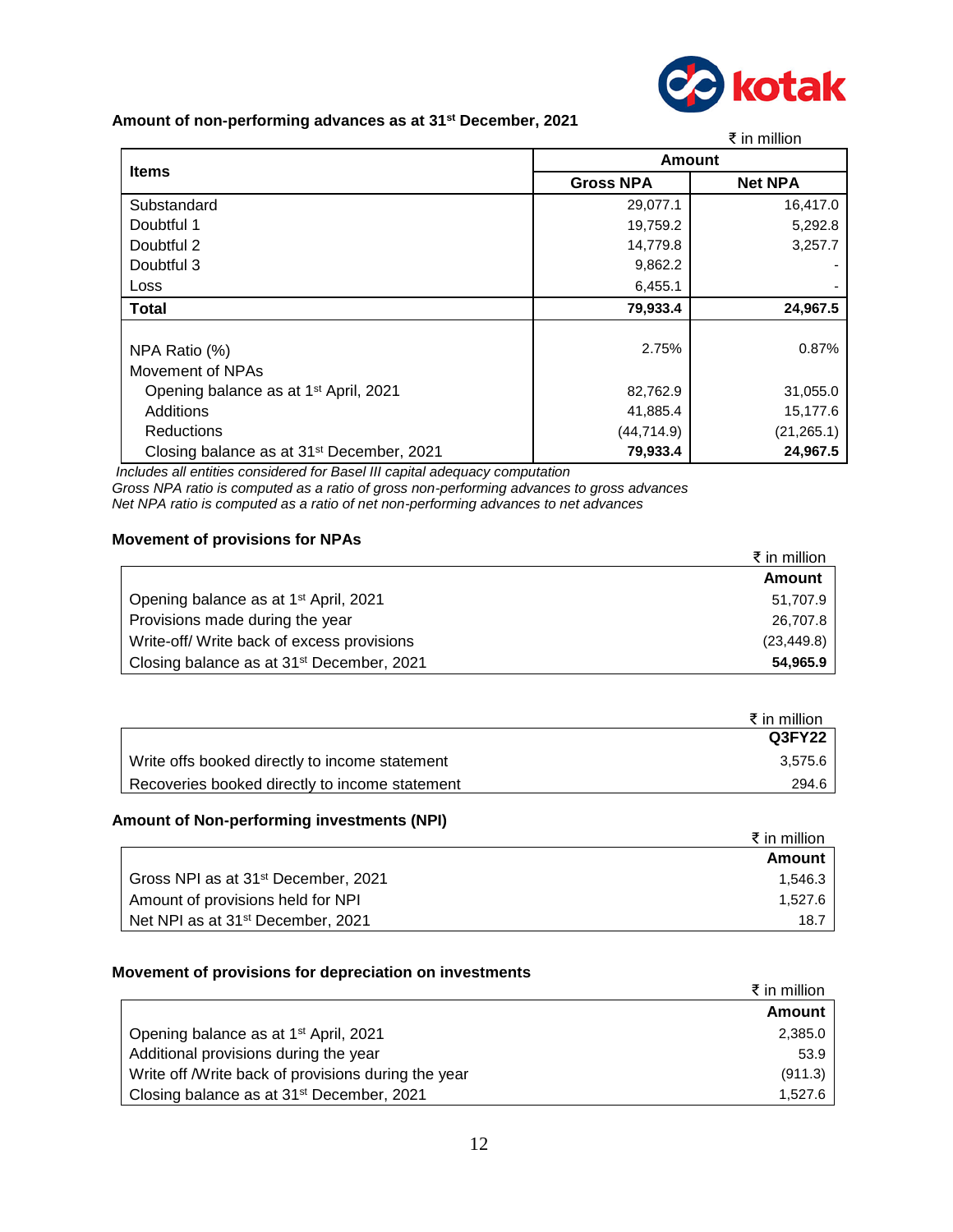

# **Geographic distribution**

|                               |                 |                 | ₹ in million |
|-------------------------------|-----------------|-----------------|--------------|
|                               | <b>Domestic</b> | <b>Overseas</b> | Total        |
| Gross NPA                     | 79,933.4        | -               | 79,933.4     |
| <b>Provisions for NPA</b>     | 54,965.9        | -               | 54,965.9     |
| Provision for standard assets | 13,974.3        | -               | 13,974.3     |

#### **Industry-wise distribution**

|                         |         | ₹ in million              |
|-------------------------|---------|---------------------------|
|                         | Gross   | <b>Specific Provision</b> |
| NPA in top 5 Industries | 3,812.9 | 2,773.6                   |

# **Credit risk – portfolios subject to the standardised approach**

# **External Ratings**

As per the New Capital Adequacy Framework (NCAF), the Bank has adopted standardised approach for measurement of credit risk. The risk weights under this approach are based on external ratings of borrowers. The Bank has identified the following External Credit Assessment Institutions (ECAIs) as approved rating agencies for risk weighting purposes:

- a. Domestic credit rating agencies: CRISIL, ICRA, CARE, India Ratings (erstwhile FITCH India) Brickwork Ratings India Private Limited (Brickwork), Acuite Ratings and Research Limited (Erstwhile SMERA Ratings Limited); and INFOMERICS Valuation and Rating Private Limited (INFOMERICS)
- b. International rating agencies: S&P, FITCH and Moody's

The bank has assigned risk weight based on long-term and short-term rating of the borrower, as appropriate for the transaction and the risk weights are derived in accordance with the rules laid down by RBI as part of the New Capital Adequacy Framework.

# **Credit exposures by risk weights as at 31st December, 2021**

|                                     |                             |                | ₹ in million |
|-------------------------------------|-----------------------------|----------------|--------------|
| <b>Exposure category</b>            | <b>Fund</b><br><b>Based</b> | Non-fund based | Total        |
| Below 100% risk weight              | 1,518,114.7                 | 253,381.8      | 1,771,496.5  |
| 100% risk weight                    | 1,311,713.3                 | 76,597.0       | 1,388,310.3  |
| More than 100% risk weight          | 477,943.1                   | 66,726.2       | 544,669.3    |
| Deducted                            | -                           | ۰              |              |
| <b>TOTAL</b><br>$\cdot \cdot \cdot$ | 3,307,771.1<br>. .          | 396,705.0      | 3,704,476.1  |

*Includes all entities considered for Basel III capital adequacy computation, net of risk mitigation as per the standardised approach*

# **Credit Risk Mitigation**

Risk mitigation, begins with proper customer selection through assessment of the borrower, along financial and non-financial parameters, to meet commitments. A number of methods to mitigate credit risk are used, depending on suitability of the mitigant for the credit, legal enforceability, type of customer and the internal experience to manage the particular risk mitigation technique.

When granting credit facilities, the sanctioning authorities base their decision on credit standing of the borrower, source of repayment and debt servicing ability. Based on the risk profile of the borrower while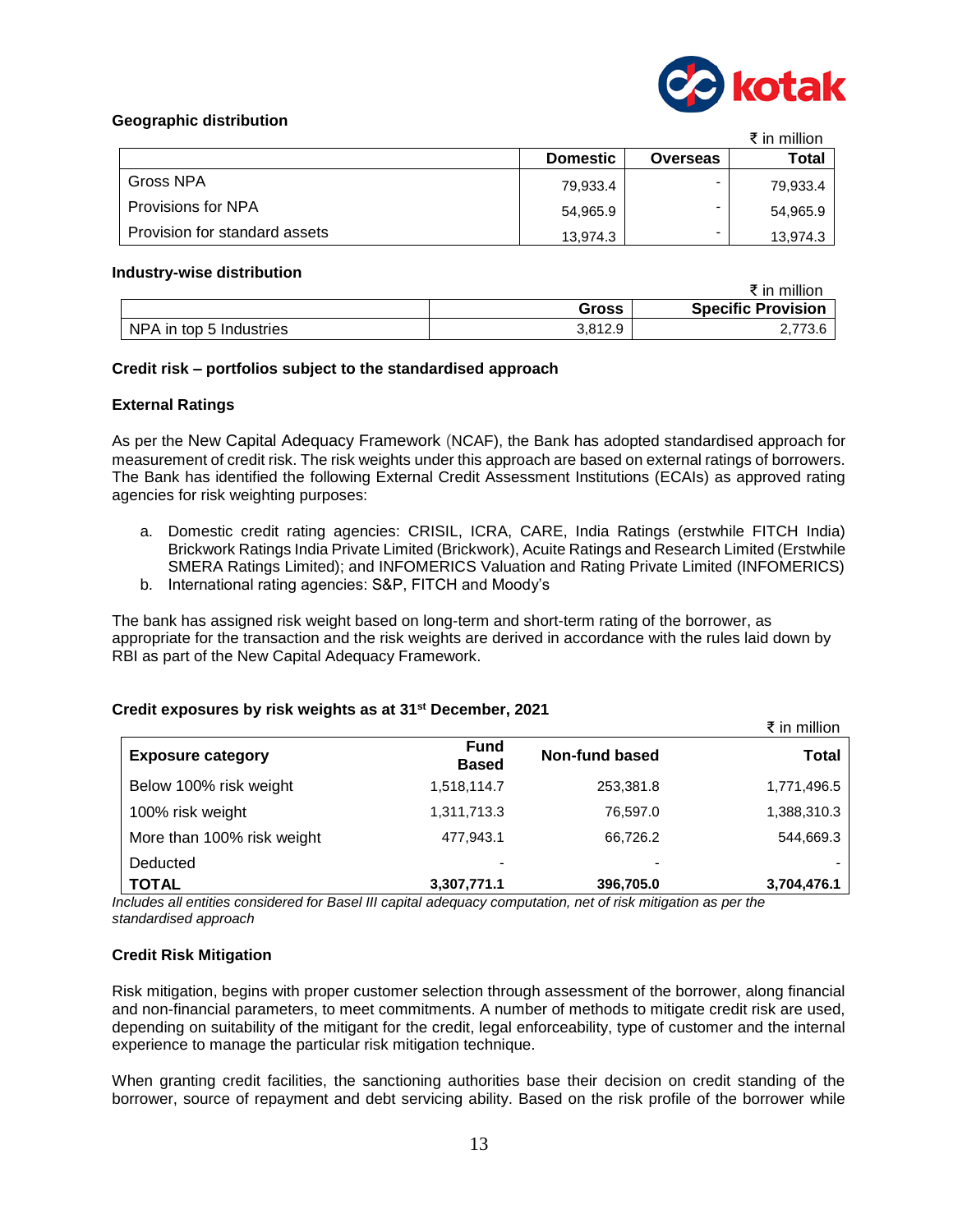

unsecured facilities may be provided, within the Board approved limits for unsecured lending, collateral is taken wherever needed, depending upon the level of borrower risk and the type of loan granted. Common credit risk mitigation techniques are facility structuring, obtaining security / collateral, guarantees and lending covenants. Mitigating mechanisms like syndication, loan assignments as well as reduction in the amount of credit granted are also used. The credit policies lay down parameters for acceptable level of credit risk.

The Bank has a credit risk mitigation policy that lists possible credit risk mitigation techniques and associated haircuts as envisaged in RBI guidelines. The objective of this Policy is to enable classification and valuation of credit risk mitigants in a manner that allows regulatory capital adjustment to reflect them. The Policy adopts the Comprehensive Approach, which allows full offset of collateral wherever applicable against exposures, by effectively reducing the exposure amount by the value ascribed to the collateral. The collateral values are suitably adjusted by (appropriate haircuts to take account of possible future fluctuations in their value due to market movements).

Legal enforceability of collateral obtained is critical, to improve recoveries in the event of a default. The Bank has specific requirements in its internal policies with regards to security verification and appropriate legal documentation. The control process for various credit risk mitigation techniques includes credit review and approval requirements, specific credit product policies, credit risk monitoring and control.

The list of eligible financial collaterals recognised by the Bank for risk Mitigation is as follows:

- Cash / Fixed deposits with the Bank
- Gold including Bullion & Jewelry
- Central & State Government securities
- Kisan Vikas Patra and National Savings Certificates
- Life Insurance policies with a declared surrender value of an insurance company which is regulated by the insurance sector regulator
- Debt securities rated investment grade or better
- Mutual Fund units where investment is in debt instruments

Where available, the Bank also makes use of credit mitigation by way of guarantees / letters of credit provided by other eligible guarantors / banks as per RBI guidelines. Where eligible guarantees are used towards credit mitigation, the Bank follows a substitution approach and applies the risk weight of the guarantor in lieu of the obligor risk weight.

The Bank has taken ₹ 121,578.8 million of eligible financial collateral benefit in the capital computation as at 31st December, 2021.

The highest share of Financial Collaterals considered for Credit Risk Mitigation, is by way Cash/FD's and thus there is not much risk concentration envisaged on account of these mitigants.

|                                   |                                                       | ₹ in million                                       |
|-----------------------------------|-------------------------------------------------------|----------------------------------------------------|
| Type of<br><b>Credit exposure</b> | <b>Eligible financial</b><br>collateral after haircut | <b>Covered by Guarantees/Credit</b><br>derivatives |
| <b>Total Exposure</b>             | 121.578.8                                             | 132,465.3                                          |